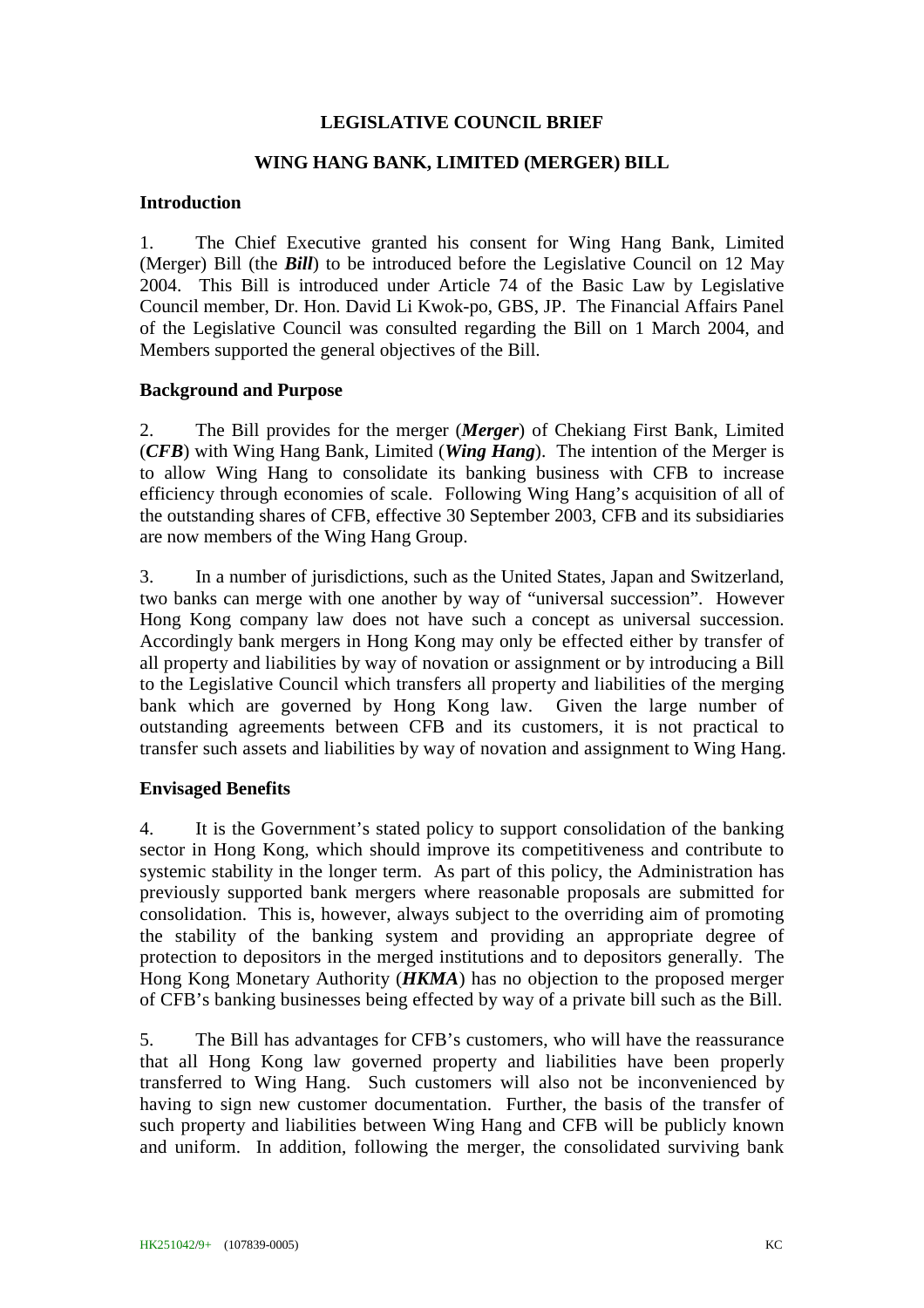should be financially stronger, contributing to the stability of the banking sector in Hong Kong.

6. The Bill also has advantages for CFB's and Wing Hang's shareholders. The two Hong Kong banks will be combined into a single bank, Wing Hang, facilitating economies of scale.

7. Since the early 1980s the Legislative Council has passed seventeen ordinances implementing mergers of banks and other authorised institutions. The Bill is based on the form of the six most recent bank merger ordinances enacted by the Legislative Council between 2001 and 2003.

# **The Bill**

8. The purpose of the Bill is to transfer the undertakings of CFB to Wing Hang. Wing Hang and CFB are both authorised institutions regulated by the Hong Kong Monetary Authority (*HKMA*) and are incorporated in Hong Kong. In conjunction with the Merger pursuant to the Bill, CFB will seek the revocation of its banking licence issued by the HKMA pursuant to the Banking Ordinance. CFB is not listed on The Stock Exchange of Hong Kong Limited.

9. The Bill provides for the vesting of the undertakings of CFB to and in Wing Hang on the appointed day. Except for a very limited range of excluded property, as explained in Section 10(a) of this brief, all of the business of CFB will form part of the undertakings vested in Wing Hang by the Bill.

10. The key provisions of the proposed Bill are similar to those of the recently enacted merger bills and are summarised in the following paragraphs.

- (a) **Clause 2** sets out the definitions of certain terms used in the Bill. In particular, there is a definition of "excluded property" which follows the same formulation used in The Bank of China (Hong Kong) Limited (Merger) Ordinance. A very limited range of property is excluded (for example, the common seal, documents required by the Companies Ordinance and the issued share capital of CFB) only for the purpose of complying with the Companies Ordinance, and no discretion is given to Wing Hang or CFB to exclude any property or liabilities from the vesting of undertakings.
- (b) **Clause 3** provides that the board of directors of Wing Hang may determine an appointed day upon which the Merger will take effect and that such appointed day must be notified by both CFB and Wing Hang in the Gazette.
- (c) **Clause 4** provides that CFB's name will be changed to "Chekiang First Limited (浙江第一有限公司)" on the appointed day. In addition, CFB's authorized and issued share capital will be reduced on the appointed day, and its banking licence will be revoked on a day determined by the HKMA and notified in the Gazette. The current intention is that this day will coincide with the appointed day upon which the merger will take effect.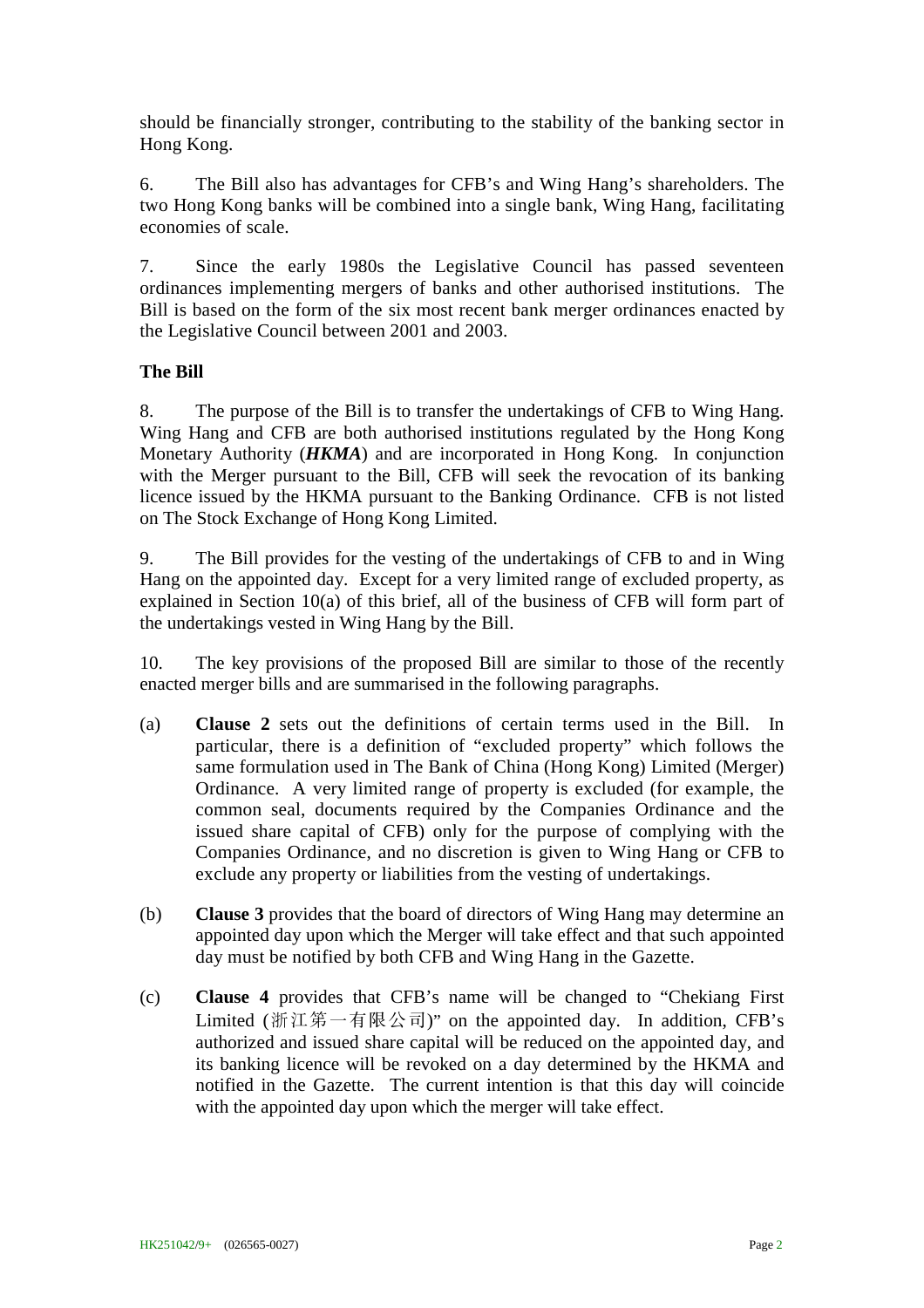- (d) **Clause 5** is the main transfer and vesting provision in the Bill. It provides that the undertakings of CFB (not including the "excluded property") shall transfer to and vest in Wing Hang as if Wing Hang were the same person in law as CFB upon the appointed day.
- (e) **Clause 6** deals with property which, before the merger, is held by CFB in a capacity as a trustee. It provides that in such case, the relevant document should be read as if references to the Transferring Bank were references to Wing Hang.
- (f) **Clauses 7(a) to (k)** provide that all contracts and agreements made with, given to or by or addressed to CFB (other than excluded property) shall, after the merger takes effect, be construed as if Wing Hang had been the original party instead of CFB and, accordingly, all references to CFB must be construed as if they were to Wing Hang. **Clauses 7(a) to (k)** also provide for accounts, negotiable instruments, powers of attorney, security, court orders, arbitration awards and judgements to be transferred to Wing Hang upon the appointed day. **Clauses**  $7(g)(v)$  **and (vi)** are provisions which seek to reflect previous concerns in respect of other bank mergers expressed by Members of the Legislative Council regarding the possible increase of security or charges over customers' assets as a result of the merger. These provisions seek to ensure that Wing Hang's existing charges and security interests will not be expanded over assets previously held by CFB of a common customer of CFB and Wing Hang.
- (g) **Clause 7(1)** provides that the transfer of personal data from CFB to Wing Hang under the Bill shall not result in a breach of any duty of confidentiality or a contravention of the Personal Data (Privacy) Ordinance. The Privacy Commissioner may exercise in respect of Wing Hang any power which he could, before the merger, have exercised in respect of CFB.
- (h) **Clause 8** provides for the accounting treatment of Wing Hang following the merger. It provides that the balance sheets and profit and loss accounts of CFB and Wing Hang for the accounting period of each company in which the appointed day falls shall be prepared in all respects as if the undertakings had vested in Wing Hang on the first day of such accounting period of Wing Hang.
- (i) **Clause 9** provides for the taxation arrangements following the merger. It also provides that for the purposes of the Inland Revenue Ordinance, Wing Hang shall be treated as if it were the same person in law with regard to the undertakings as CFB on and from the appointed day and any profits or losses of CFB shall be treated as profits and losses of Wing Hang. **Clause 9** is intended to have a similar effect to the provisions dealing with taxation matters in previous bank merger ordinances. The effect of this provision is consistent with Government policy on taxation, as stated in the context of recently enacted bank merger ordinances.
- (j) **Clause 10** provides that, in respect of all of CFB's contracts of employment with those employees who are transferred by the Bill to Wing Hang at the merger, such contracts shall be deemed for all purposes to be a single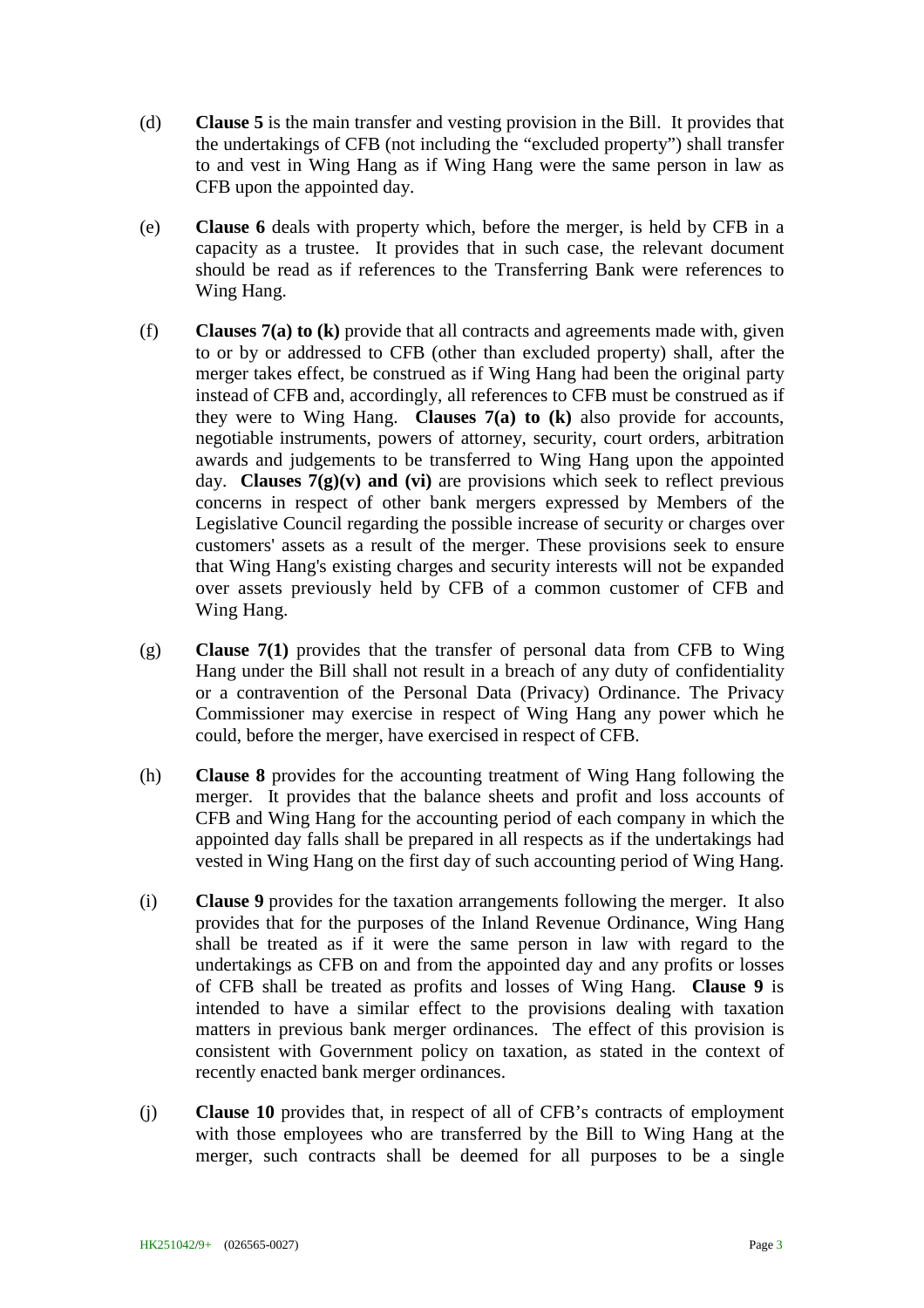continuing employment. **Clause 10** also provides that no directors, secretary or auditor of CFB shall, by virtue of the merger only, automatically become a director, secretary or auditor of Wing Hang.

- (k) **Clause 11** ensures that CFB's employees who are members of pension fund schemes of CFB shall continue to be members of these schemes after the transfer of CFB's undertakings to Wing Hang. It also ensures that former employees of CFB and existing employees of Wing Hang shall continue to enjoy the same rights following the transfer as before under their respective pension schemes and that the transfer by virtue of the Bill shall not automatically bestow any additional entitlements to such employees.
- (l) **Clause 12** prevents the merger of CFB with Wing Hang constituting an event of default or a termination event in a contract or agreement to which a Transferring Bank or Wing Hang or their respective subsidiaries is a party.
- (m) **Clauses 13 to 15** set out provisions dealing with evidence and the admissibility of evidence in respect of any matter for or against CFB which, transferred by the Bill, becomes admissible in evidence after the merger in respect of the same matter for or against Wing Hang. Clause 14 provides that, for the purposes of the Evidence Ordinance, CFB's banker's records vested in Wing Hang by the Bill shall be treated as if these were always Wing Hang's banker's records.
- (n) **Clause 16** deals with the effect of the merger on interests in land in Hong Kong held by CFB and provides that the vesting of CFB's interests in land in Wing Hang pursuant to the merger does not constitute an acquisition, assignment, transfer or parting with possession under the Landlord and Tenant (Consolidation) Ordinance. **Clause 16** also provides that the vesting in Wing Hang of CFB's interests in land under the merger will not affect or extinguish any priority under the Land Registration Ordinance. For the avoidance of doubt, the Bill stipulates that nothing in **Clause 16** exempts either Wing Hang or CFB from the provisions of the Stamp Duty Ordinance.
- (o) **Clause 17** states that nothing in the Bill shall exempt either CFB or Wing Hang from any of the provisions of the Banking Ordinance and other ordinances regulating the carrying on of their businesses.
- (p) **Clause 18** provides that the Bill does not prevent Wing Hang from amending its memorandum and articles of association or dealing with its property or business generally. **Clause 18** also provides that nothing in the Bill prevents any member of the Wing Hang Group from altering its memorandum and articles of association or dealing with its property generally before the appointed day.
- (q) **Clause 19** provides that nothing in the Bill once enacted shall affect the rights of the Central Authorities or the Government under the Basic Law and other laws.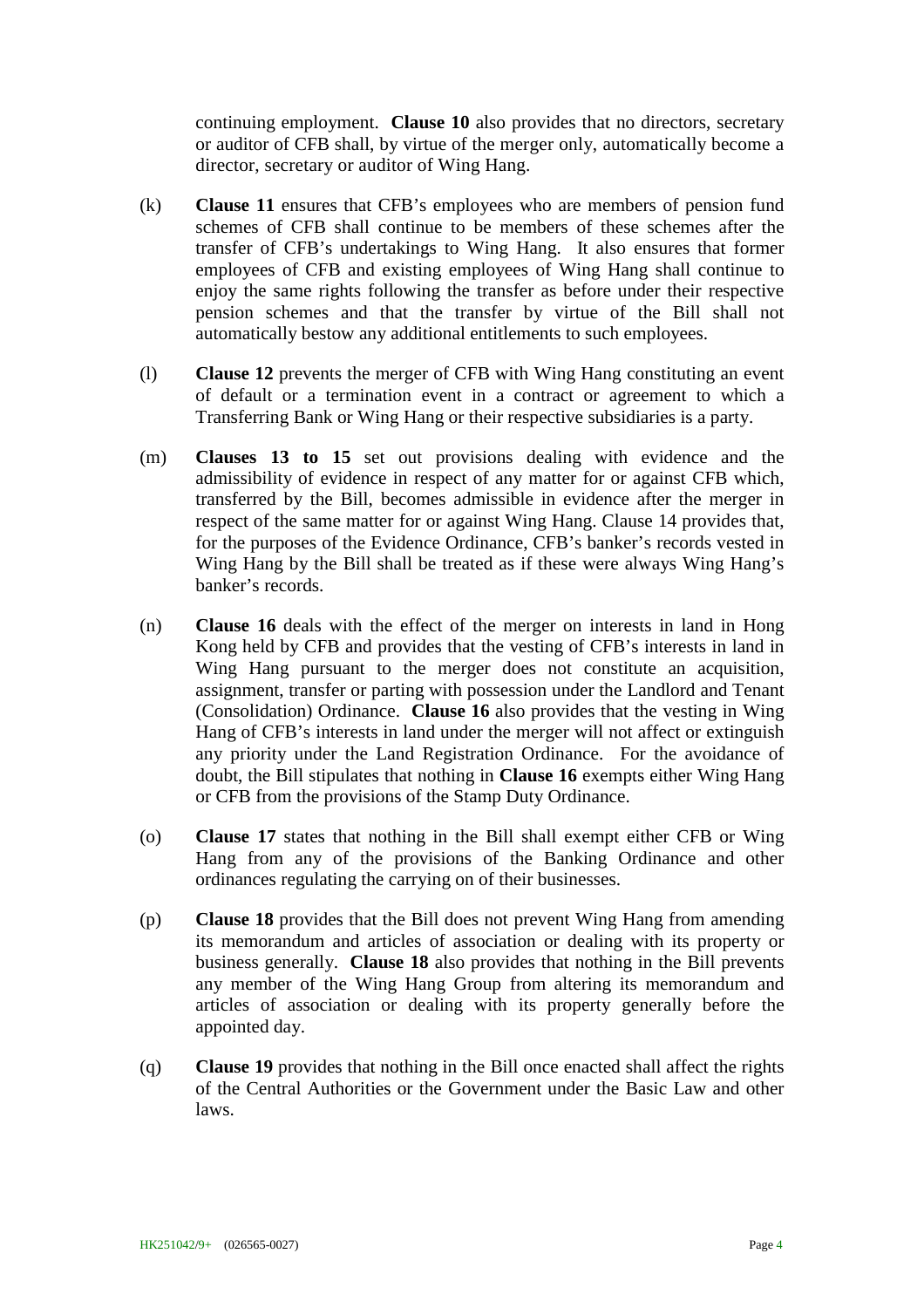## **Legislative Timetable**

11. The legislative timetable is as follows –

| <b>Financial Affairs Panel</b>                                                                                           | 1 March 2004 |
|--------------------------------------------------------------------------------------------------------------------------|--------------|
| Publication in the Gazette for the first time                                                                            | 14 May 2004  |
| Publication in the Gazette for the second time                                                                           | 21 May 2004  |
| Member in charge of the Bill gives notice of<br>intention to present the Bill to the Clerk of the<br>Legislative Council | 24 May 2004  |
| First Reading and adjournment of Second<br>Reading debate                                                                | 9 June 2004  |

### **Economic Implications**

12. The Bill facilitates the merger of CFB with Wing Hang. The consolidation of the banking sector in Hong Kong, such as that facilitated by the Bill, should improve its competitiveness and contribute to systemic stability in the longer term to the advantage of Hong Kong's economy.

### **Taxation**

13. As mentioned above, **Clauses 8** and **9** have the effect of deeming Wing Hang as one and the same as CFB in law, and allowing any profits and losses of CFB to be treated as the profits and losses of Wing Hang from the beginning of the financial year of the merger.

14. In the recently enacted merger bills, the Government has allowed the merged entity, for tax assessment purposes, to carry forward any losses accumulated by any of the merging entities. As CFB carries no accumulated losses for tax assessment purposes, the Bill should not result in any loss of Government's revenue.

### **Public Consultation**

15. The Administration is in support of the Bill. The Financial Affairs Panel have considered the Bill and each of the Hong Kong Monetary Authority, the Financial Services and the Treasury Bureau, the Department of Justice, the Commissioner of Inland Revenue, the Companies Registrar, the Land Registrar, the Privacy Commissioner for Personal Data, the Securities and Futures Commission and the Mandatory Provident Fund Schemes Authority have been consulted on the Bill and their comments, if any, have been accomodated. In response to certain questions that were raised at the Financial Affairs Panel meeting on 1 March 2004, Wing Hang sent a letter to the Financial Services and the Treasury Bureau and the Hong Kong Monetary Authority 9 March 2004 explaining consultation activities with staff regarding the banks' plans for benefit changes, branch closures and retrenchment.